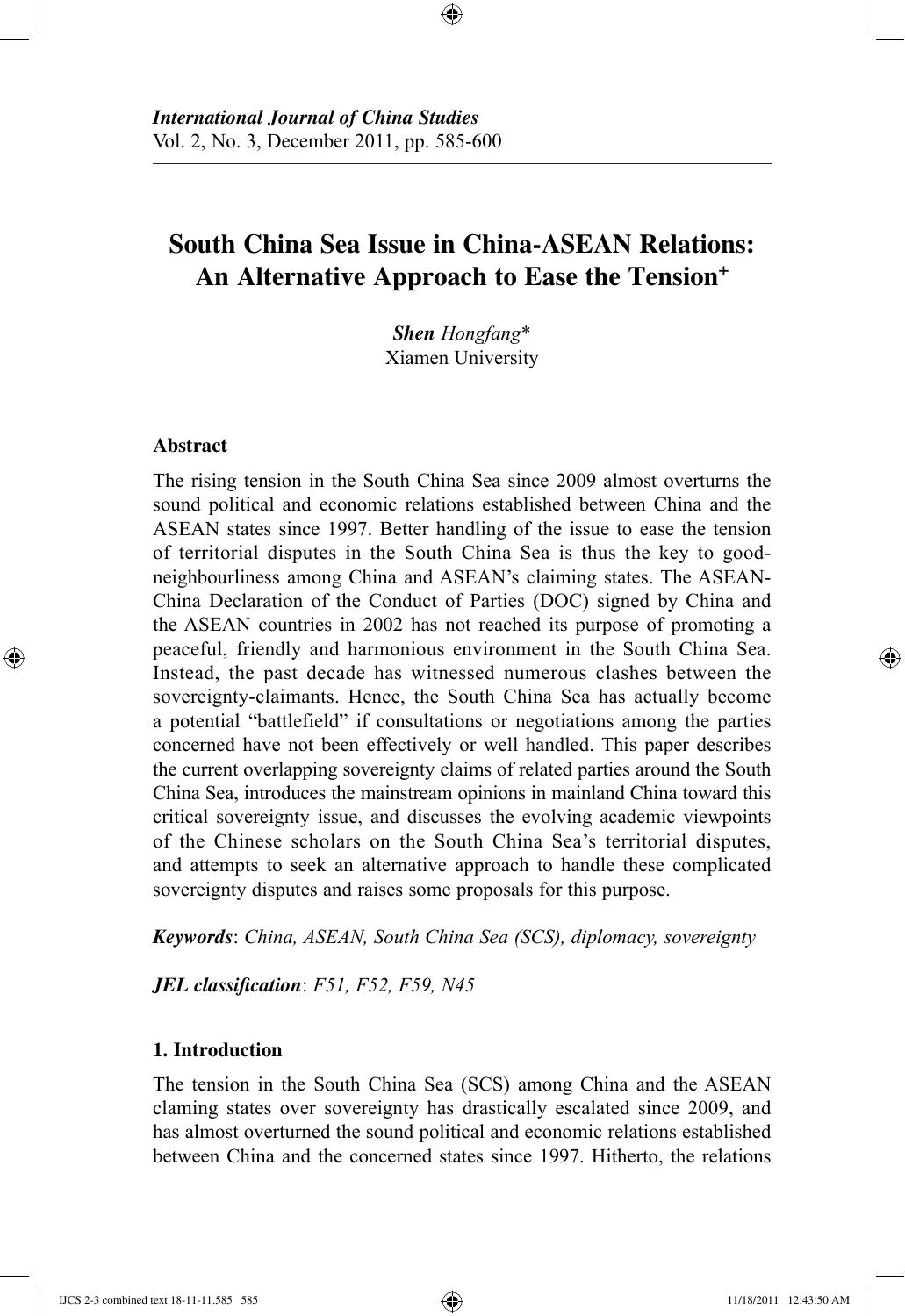were usually described as "the "the golden age of partnership".<sup>1</sup> Therefore, better handling the issue so as to ease the tension of territorial disputes of South China Sea among the sovereignty-claming states is the key to goodneighbourliness among China and ASEAN's claiming states.

⊕

The 1982 UN Convention on the Law of Sea (UNCLOS) created a number of guidelines concerning the statues of islands, the continental shelf, enclosed seas, and territorial limits. However, the guidelines have not solved the territorial jurisdictional disputes, but added complications to the overlapping claims in the South China Sea. Among those relevant to the South China Sea are: (1) Article 3, which states that "every state has the right to establish the breadth of its territorial sea up to a limit not exceeding 12 nautical miles". (2) Article 55-75 define the concept of an Exclusive Economic Zone (EEZ), which is an area up to 200 nautical miles beyond and adjacent to the territorial sea. The EEZ gives coastal states "sovereign rights for the purpose of exploring and exploiting, conserving and managing the natural resources, whether living or non-living, of the waters superjacent to the seabed and its subsoil…" (3) Article 76 defines the continental shelf of a nation, which "comprises the seabed and subsoil of the submarine areas that extend beyond its territorial sea throughout the natural prolongation of its land territory to the outer edge of the continental margin, or to a distance of 200 nautical miles …" This is important because Article 77 allows every nation or party to exercise "over the continental shelf sovereign rights for the purpose of exploring it and exploiting its natural resources." (4) Article 121 states rocks that cannot sustain human habitation or economic life of their own shall have no exclusive economic zone or continental shelf.<sup>2</sup> Thus, it can be seen that the establishment of the EEZ creates the potential for overlapping claims in the South China Sea. Claims could be made by any nation that could establish a settlement on the islands in the region.

The ASEAN-China Declaration of the Conduct of Parties (DOC) on the South China Sea signed by China and ASEAN countries in 2002 also has not reached its purpose of promoting a peaceful, friendly and harmonious environment in the South China Sea. Instead, the past decade has witnessed numerous clashes between China and Vietnam, China and the Philippines, Taiwan and the Vietnam, Vietnam and the Philippines, the Philippines and Malaysia, and Malaysia and Brunei. The South China Sea has actually become potential "battle field" if consultations or negotiations among the parties concerned have not been effectively or well handled.

After a brief description on the current overlapping sovereignty claims of related parties around the sea, this paper then introduces the mainstream opinions of the Chinese people in mainland China toward this critical sovereignty issue, followed up by a discussion on the evolving academic viewpoints of the Chinese scholars toward the South China Sea's territorial

⊕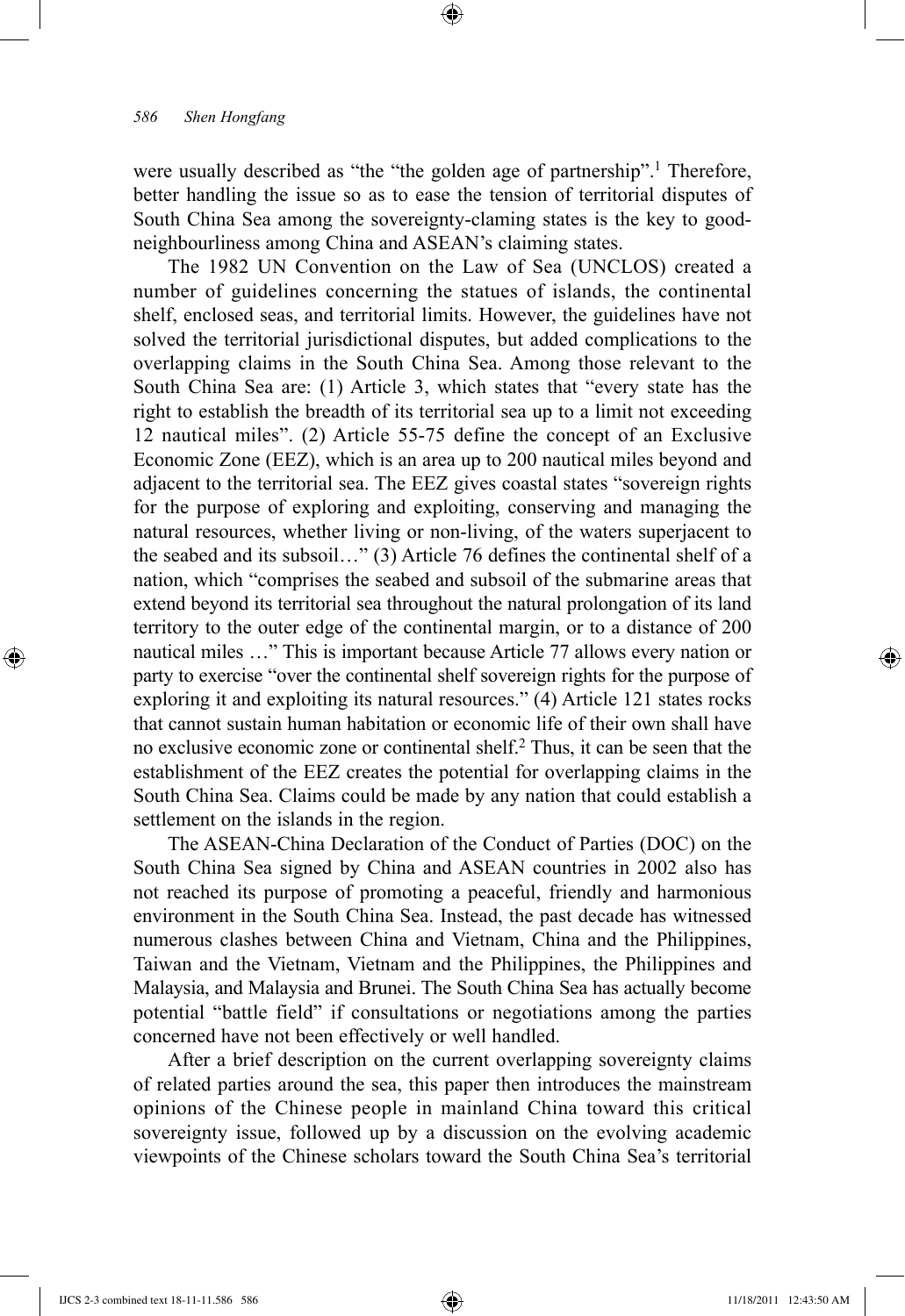disputes, along with the development of the situation in the region. From the academic perspective, this paper also attempts to seek an alternative approach to handle the complicated sovereignty disputes, and raise some proposals. First is the establishment of an effective mechanism for this particular issue within the framework of ASEAN-China Strategic Partnership for Peace and Prosperity, with an aim to develop a code of conduct with binding guidelines for actions related to fishery, transportation, oil exploration, etc. Second, bilateral and multilateral dialogues are needed in mitigating tensions over South China Sea, and East Asia Summit (EAS) can play an important role in this respect. Third, emphasis should be put on setting aside disputes for joint maintenance of maritime security, and the governments concerned should pledge not to seek unilateral benefit from security cooperation.

⊕

## **2. Main Actions of Sovereignty-Claiming States in this New Round of Tension of South China Sea Disputes and the Reasons**

#### *2.1. Main Actions of Sovereignty-Claiming States since 2009*

The South China Sea has long been a disputed region with overlapping claims of sovereignty rights by five countries and six parties, based on reasons as different as century-old principle of discovery, 200-mile exclusive economic zone (EEZ), geographic proximity, effective occupation and control, and vital interest.

As matter of fact, UNCLOS added even more complicating and contradictory factors to the solution of territory disputes in the South China Sea.

The Commission on the Limits of the Continental Shelf (CLCS or the Commission), a body set by UNCLOS to accept submissions of claims by the Coastal States Parties (CSP) to define the outer limit of extended continental shelf $3$ 

Due to the approaching deadline (13th May 1999) of claiming outer continental shelves (OCS) designed by the Commission on the Limits of the Continental Shelf, the tension in the South China Sea between China and the ASEAN's claiming states has been increasing since 2009.4

On 6th May 2009, Malaysia and Vietnam made a joint submission relating to an area in the South of the South China Sea. On 8th May 2009, Vietnam made a submission on its own relating to an area near the centre of the South China Sea. Previously, Vietnam had invited Brunei to make a joint submission together with Malaysia. On 12th May 2009, Brunei had made a submission to the CLCS to show that a disputed area of the South China Sea is also situated beyond 200 nautical miles from the baseline from which Brunei's territorial sea is measured, but Brunei had not protested Malaysia and Vietnam's joint submission $5$ 

IJCS 2-3 combined text 18-11-11.587 587 11/18/2011 12:43:50 AM

⊕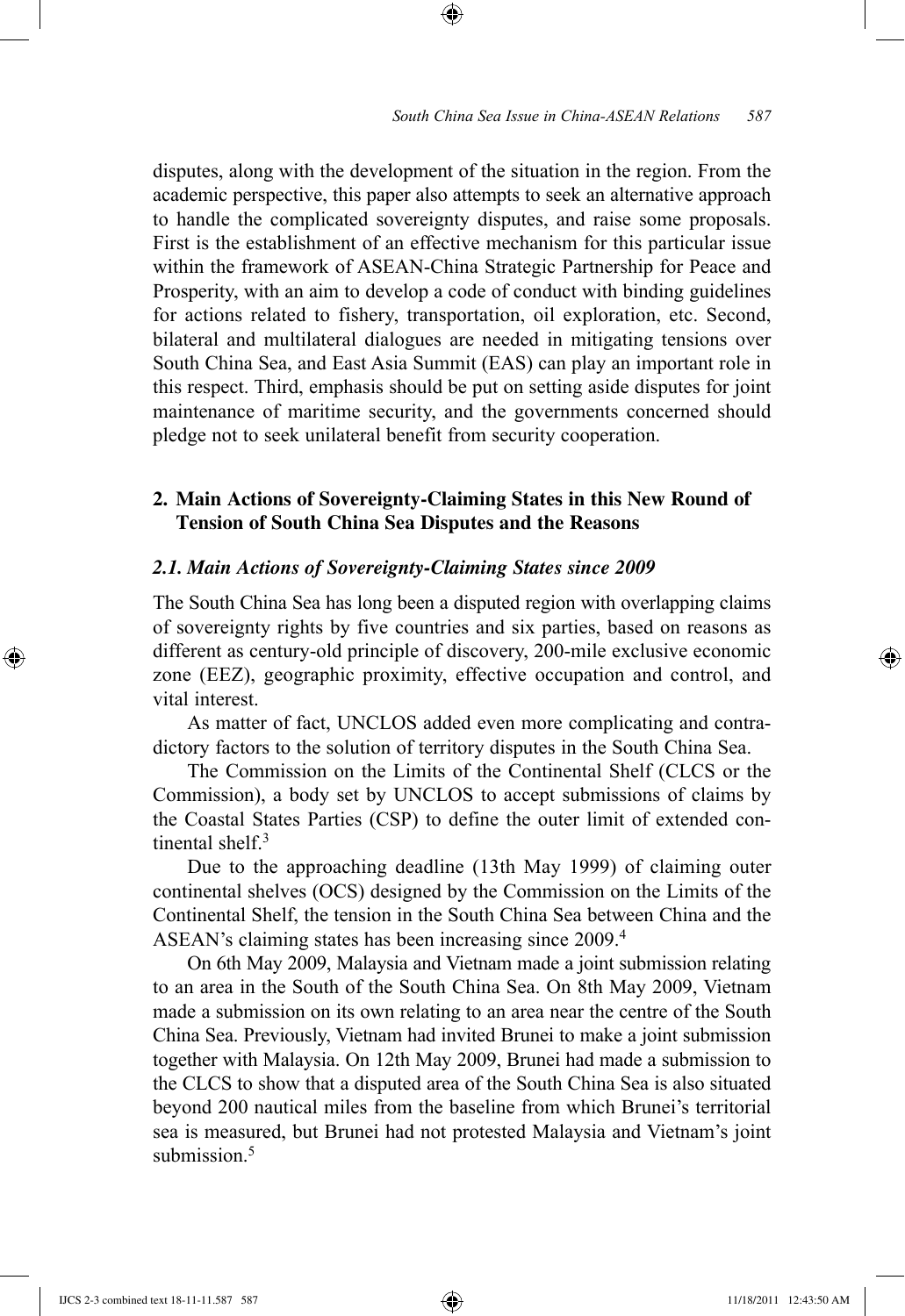While Indonesia is not technically a claimant state, it has a clear interest in the issue, especially as the "nine-dotted line" map, from which the Chinese claim is based upon, actually includes the water around the Natuna Islands. In an interview, Indonesian President Susilo Banbang Yudhoyono, claimed that as the chair of ASEAN this year, one of his top priorities would be to make progress over the South China Sea disputes by bringing China into multilateral talks. However, Indonesia "has not taken the action to submit claims to CLCS. Since the 1990s, Jakarta "has sought clarification over Chinese claims, but has so far failed to receive an unequivocal response."<sup>6</sup>

⊕

The Philippines has not made a submission to CLCS for any area in the South China Sea. The reason for not making such a submission is to "avoid creating new conflicts or exacerbating existing ones." The Philippines has not protested immediately either Vietnam's own submission or Malaysia and Vietnam's joint submission.7 Nevertheless, on 16th February 2009, the final version of a bill that determines Philippine's archipelagic baselines was given approval by a legislative committee. The bill placed the disputed islands in the South China Sea – Scarborough Shoal and Kalayaan Island Group – under a regime of Islands of the Republic of the Philippines, while they were also claimed by the other three parties, Vietnam, China, and Chinese Taipei.<sup>8</sup> On 10th March 2009, the former President Gloria Macapagal-Arroyo signed the bill.

Akbayan party member and academic Dr Walden Bello has also made a legislative proposal (House Resolution No. 1350) officially naming the region the "West Philippine Sea" in order to strengthen the Philippine's claims to these controversial waters and the natural resources found within.<sup>9</sup> On 10th June 2011, the Aquino government has apparently made it settled doctrine to use "West Philippine Sea" to refer to the waters west of the country via a statement of Malacañang through China's Ambassador to the Philippines Mr Liu Jianchao 刘建超.<sup>10</sup>

On 7th May 2009, China made immediate objections to the Vietnamese submission and Vietnamese-Malaysian joint submissions to CLCF. It protested that these actions infringed upon Chinese sovereignty, sovereign rights and jurisdiction in the South China Sea. China has not made any submission. According to one analyst, "the reason for this is clear: it is impossible to justify China's U-shaped dotted line using UNCLOS's scientific criteria for the outer limits of the continental shelf." At the same time, China has presented the U-shaped line to the UN body "in the context of maritime delimitation" to show Chinese sovereignty over the South China Sea.11 In response to the action taken by the Philippine legislature, the Chinese Foreign Ministry issued statements reiterating the Chinese sovereignty over the Huangyan Island and Nansha Islands. Any other country that makes territorial claims on Huangyan Island and Nansha islands is therefore taking illegal and invalid action.12 In

⊕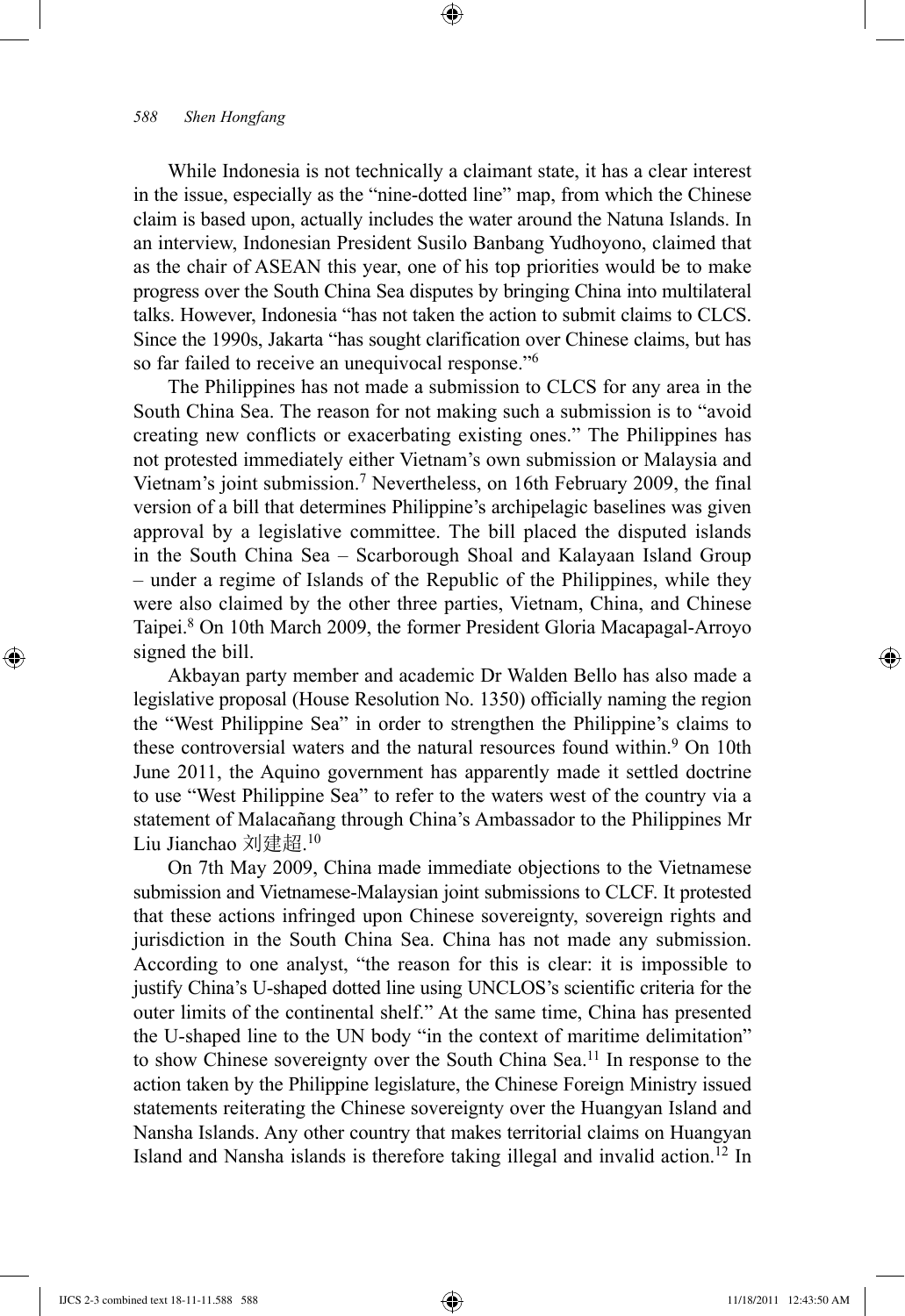addition, China has sent its patrol boats to the South China Sea to safeguard the interests of Chinese fishermen.

⊕

During the 10th IISS Asia Security Summit of Shangri-la Dialogue held in Singapore on 5th June 2011, General Liang Guanglie 梁光烈, the Minister of Defense in representative of Chinese government again reiterated the consistent Chinese government policy toward the South China Sea. He said that China is committed to maintaining peace and stability in South China Sea, and has been actively keeping dialogues and consultations with ASEAN countries in implementing 2002 Declaration on the Code of Conduct on South China Sea, and acknowledged the settlement of the territorial and jurisdictional disputes by peaceful means through friendly consultations and negotiation by sovereign states involved.13

#### *2.2. Other Major Factors for this Round of Tension*

In addition to the factors mentioned above, several factors adding to the tension are illustrated as follows:

## *2.2.1. South China Sea has become important route for trade and commerce, hence safety of transportation has become very important*

In the context of the driving forces of economic globalization and East Asian regionalization, the region as a whole has brought forth a higher rate of economic growth through FDI and international trade in the latest two decades. Especially along with the booming of various Free Trade Agreements (FTAs) and Regional Trade Agreements (RTAs) within and without the region, the shipping route of South China Sea is becoming more and more important for global trade and commerce. Thus for, over half of the world's shipping by tonnage and the half of the world's oil tanker traffic sail through these waters every year, intra-Asian trade is now valued at around \$1 trillion.<sup>14</sup> Taking the past decade of total trade value between ASEAN and China for example, it has increased from US\$395.2 hundred million in 2000 to US\$2,927.8 hundred million in 2010, according to Chinese official figures, with an increase of almost 6.4 fold.15 Many of the Chinese and ASEAN member states' imports and exports as well as the goods from other western countries are most likely to take the sea route. Along with the robustness of East Asian economic growth and economic integration, maritime piracy has also become an issue in the South China Sea since 1990s. According to the annual report of international Maritime Bureau, altogether there were 239 reported pirate attacks in 2006, of which 88 attacks occurred in the South China Sea.16 The pirate attacks have decreased due to the measures taken by the governments in the region. However, the safety of the shipping route is no doubt still a matter of paramount important.

⊕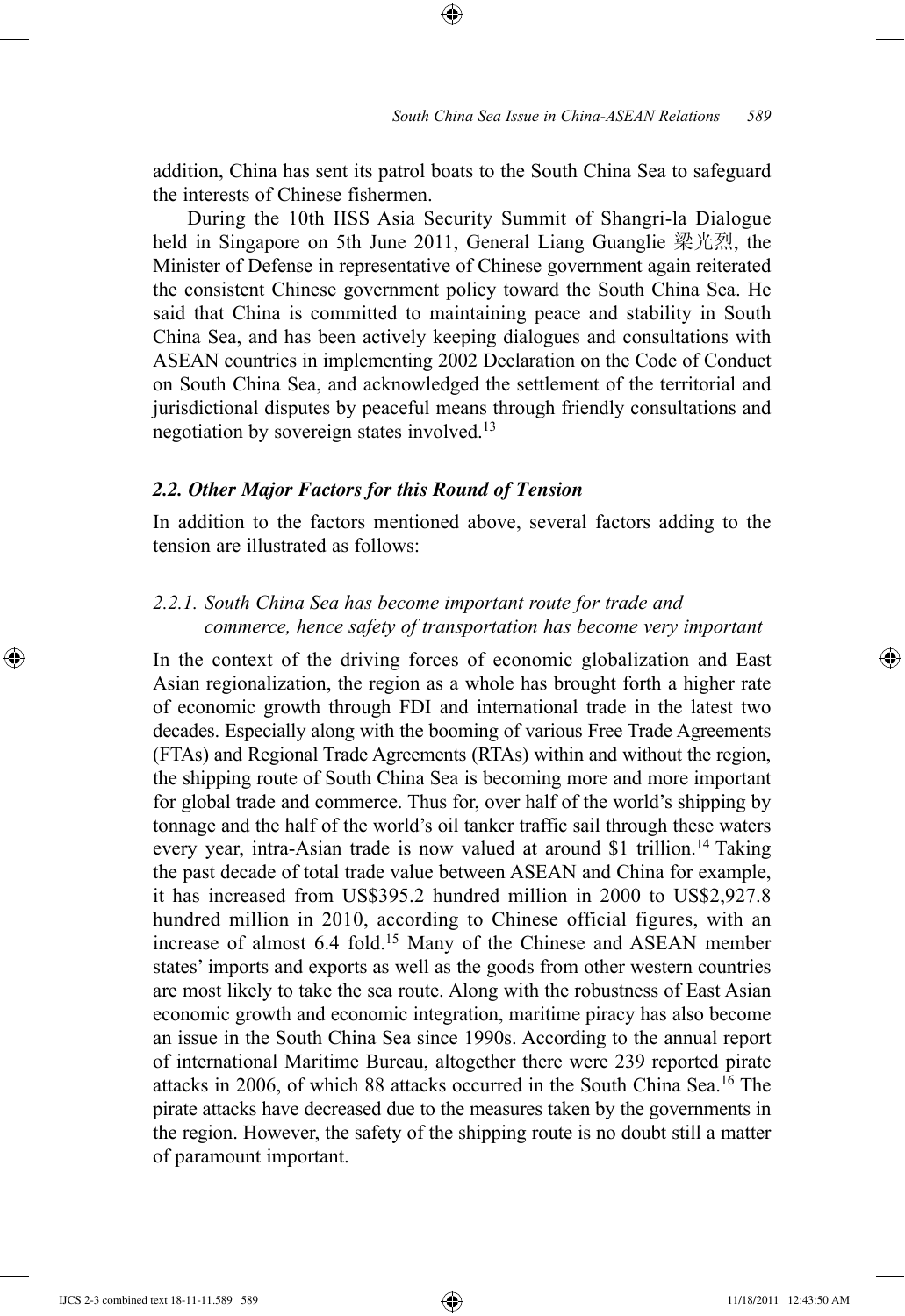# *2.2.2. Rich marine resources, both living and non-living, are exploited under unregulated, unreported and even illegal state actions that cause serious problems*

⊕

Since the SCS claimers in Southeast Asia make claims using the 200-sea-mile EEZ as the legal base, the consequences are indeed serious. Clashes between different groups of fishers and between alleged illegal fishermen and maritime law enforcement forces occur regularly in the area. The alleged illegal, unregulated and unreported fishing and oil exploration among claimers have been causing serious problems in the South China Sea not only for marine environmental protection, but also for the harmony of the neighbouring countries around the South China Sea. As the fisheries have been overexploited and catches have declined over the years, even though the South China Sea is one of the world's most productive fishing grounds. As Sam Bateman pointed out, "in a large part, this is due to the lack of agreed limits to maritime jurisdiction," which "… has contributed to over fishing through a 'beggar thy neighbor' approach."17

Asia's vibrant economic growth also has increased substantially the demand for energy. More and more countries in the region have becoming conscious of energy security as their energy self sufficiency has been declining for years. Oil deposits have been found in most of the littoral states of the South China Sea, the oil reserves of the area has been estimated at about 7.0 billion barrels of oil while oil production in the region is around 2.5 million barrels per day, with Malaysia so far being the most active producer among the claimant states. In addition, the South China Sea also contains rich hydrocarbon resources. According to the estimates by the U.S. Geological Survey, about 60%-70% of the region's hydrocarbon resources are natural gas. Many hydrocarbon fields have been explored by Brunei, Indonesia, Malaysia, Thailand, Vietnam and the Philippines.<sup>18</sup> As early as in 1998, more than 1000 oil wills were already dug by the countries around the South China Sea in cooperation with many western oil companies. The figure is now expected to rise to about 2000. However, China has not dug a single oil field up to today.

## *2.2.3. Cold War mentality of "China threat"*

The third and most important factor is that the cold war mentality of "China threat" is not disappearing but escalating.

I still remember a question I raised in my interview with a well-known scholar 16 years ago in 1995 when I was a Visiting Professor at Ateneo de Manila University of the Philippines at that time: "What could China do to improve the Sino-Philippine bilateral relations?" The answer I received was

⊕

↔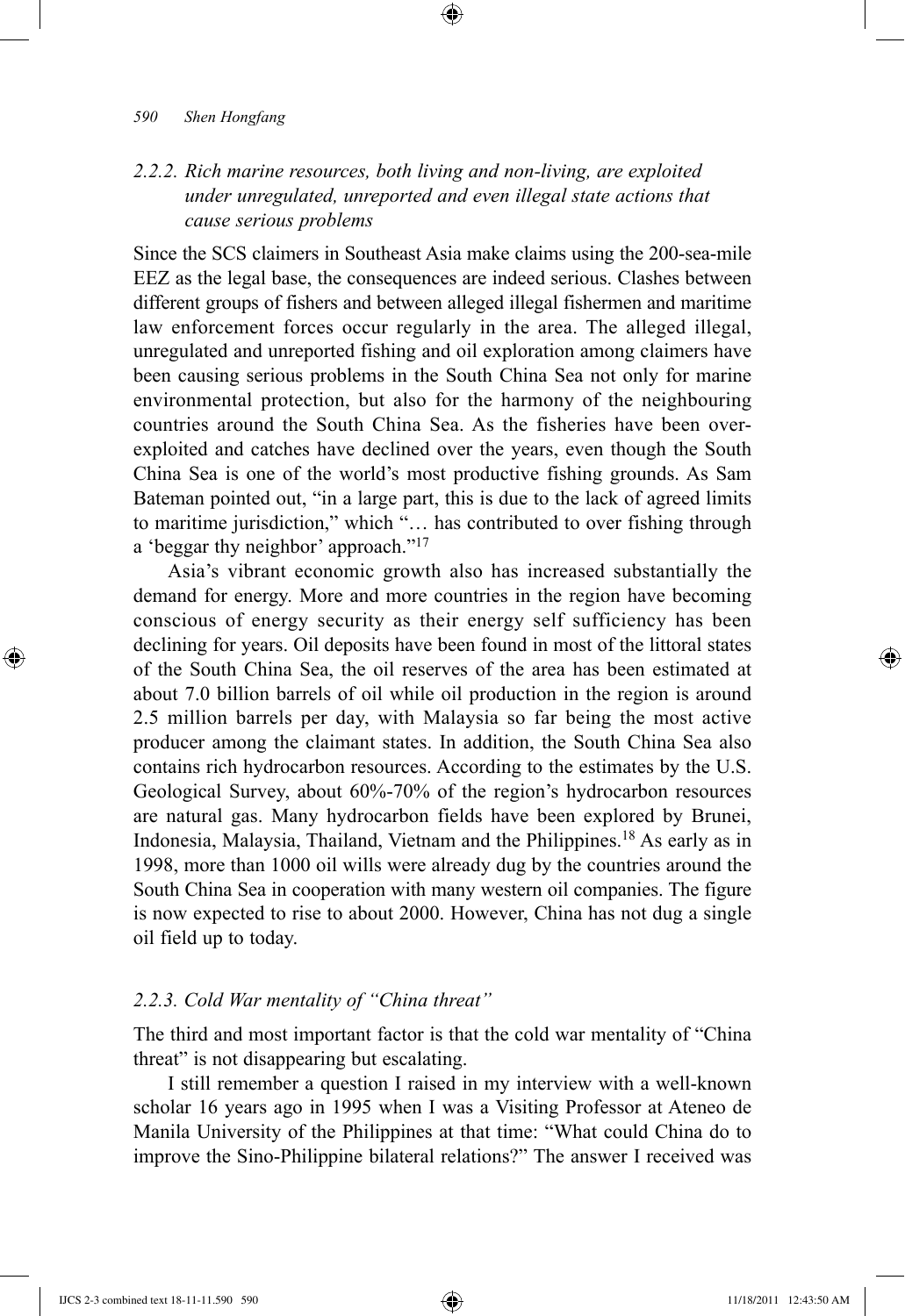that "China should expand trade and increase investment in the Philippines." "China does not have such an image." On the contrary, "the outflow of Filipino-Chinese merchants investing in their ancestral home had caused the shortage of Philippine investment becoming much more severe." Sixteen years have passed while China's economy has been rapid growing. China hopes to become a more responsible actor in the region, wishing to share common prosperity with its neighbours through expanding trade, outward investment and foreign assistance to the Philippines and some other less developed ASEAN member states. Ironically, the "China Threat" theory has not disappeared but somehow has become more entrenched. Hence, the question remains whether a prosperous China or a poor China will benefit the region as well as the world?

⊕

In fact, some propaganda machines are overestimating China's economic and military power. Although China's GDP in total is ranked the second in the world, the GDP per capita of China is still far behind many middle-level income countries. More than 20 million Chinese people are still living under the poverty line, and the disparity between rural and urban areas, East and West, inland and coastal regions is very large. In addition, due to the different way of measurement used in the calculation of economic size, some renowned economists, including Nobel Laureates Joseph E. Stiglitz and Paul Krugman, have reached the consensus that China's economic growth rate probably is only half of what is officially calculated.<sup>19</sup> The past years have also seen the progress of China's defense and military modernization. However, such progress is within the legitimate need of self-defense.20

Therefore, the saying of "China's rising" is wrong. It has already been rectified by Chinese academic community as "China's peaceful development" instead of "China's rise". China has promised again and again to follow unswervingly the path of peaceful development that is fundamentally different from the path of colonial expansion that some countries used to take historically. The path taken by China ensures common interests and win-win situations with the rest of the world, and will bring benefits shared by all nations. $21$ 

## *2.2.4. US engagement in Asia*

Finally, the intensity of US engagement in Asia in recent years has added a tense atmosphere in the region.

Amid heightening tensions in the South China Sea, US Secretary of State Hillary Clinton made an important statement affirming US engagement in Asia at ASEAN Regional Forum in July 2010. Addressing reporters after attending the 17th ministerial meeting of the Association of Southeast Asian

⊕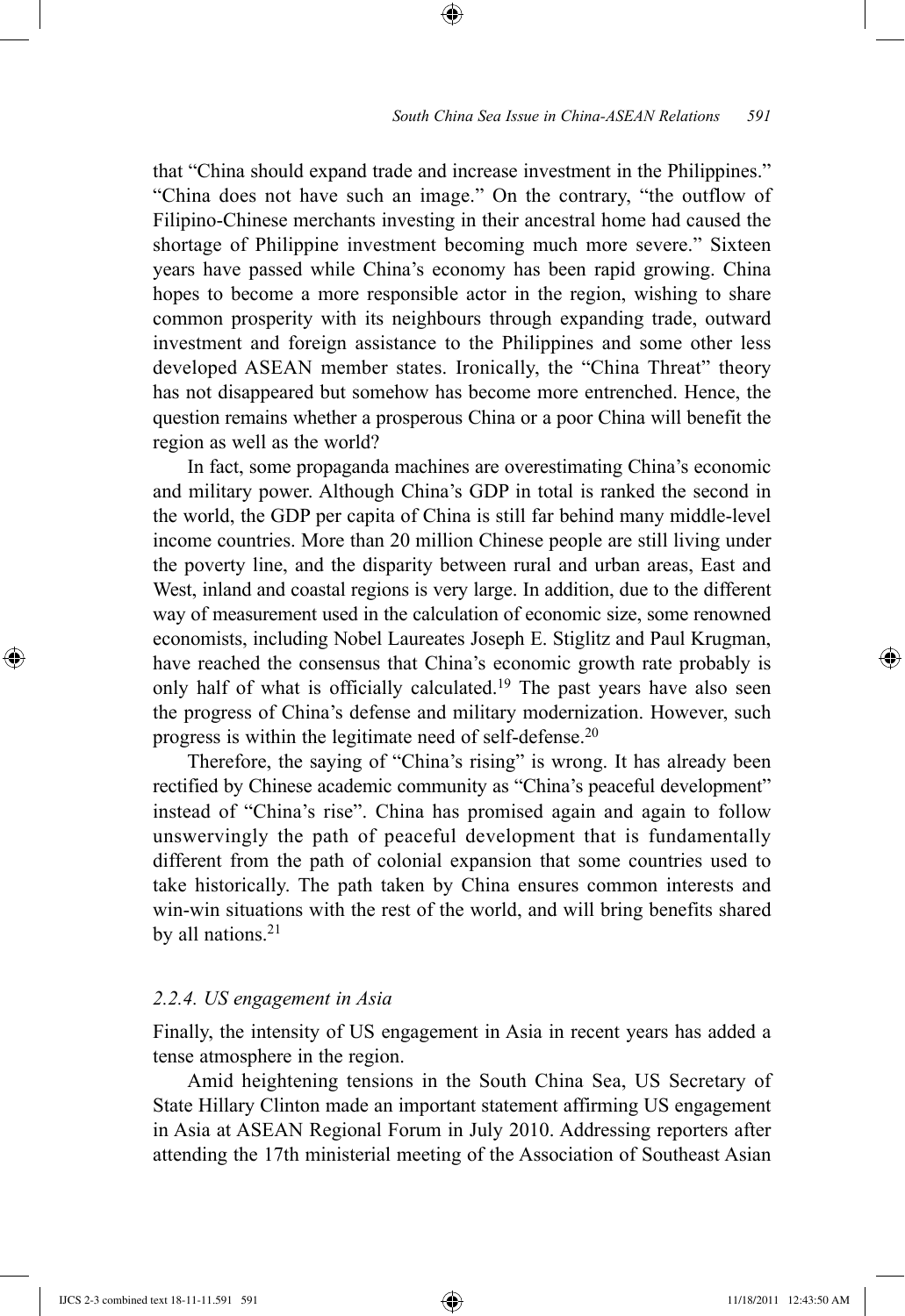Nations (ASEAN) Regional Forum, Clinton declared, "The United States, like every other nation, has a national interest in freedom of navigation, open access to Asia's maritime commons, and respect for international law in the South China Sea. We share these interests with not only ASEAN members and ASEAN Regional Forum participants but with other maritime nations and the broader international community."22

⊕

Chinese officials were at the beginning alarmed by the US, especially the latter made its intention in such a high-profile manner, but soon realized that Clinton's position was probably a result of coordinated action with some of the concerned Asian nations. In other words, the US was urged by the officials from the Philippines, Malaysia, and Vietnam to remain as a balancer. The South China Sea claimant states want the US to "continue to have a sizable military presence in the South China Sea so as to weigh in much more heavily on the South China Sea disputes."23

Chinese officials and academics have always cautioned the US not to involve itself in the South China Sea issue, publicly or in private. Most recently, the Chinese vice Foreign Minister Cui Tiankai 崔天凯 told foreign media before attending the first round of the China-US consultations of the Asia-Pacific affairs on 22nd June 2011, that "the U.S. is not a South China Sea claimant state, so should stay away from these disputes." He also said: "I think that some South China Sea claimant states are actually playing with fire with the hope that the U.S. can be of help. Some Americans think that they can help the situation, we appreciate this gesture but this attitude often only makes things more complicated."24

## **3. Mainstream Chinese Opinions toward the Recent Tension of South China Sea's Territorial Disputes**

Along with the intensified situation in the South China Sea, a lot of discussions and arguments are taking place in China not only among the academics but also in the general public. Like the other claimant states, China's domestic public opinion tends to be more nationalistic on the issue of the South China Sea.

A public debate erupted in China over this question: Should China officially upgrade the South China Sea to a "core interest," placing it on par with Tibet, Taiwan and Xinjiang, so that military intervention is justified? The website of the *People's Daily* posted a survey asking readers whether it was now necessary to label the South China Sea a "core interest". As of January 2011, 97 per cent of nearly 4,300 respondents said "yes".25 The Internet survey that I conducted on my own also showed that regardless of age or gender, Internet users tend to articulate strong nationalistic voices to defend China's sovereignty in the South China Sea.

IJCS 2-3 combined text 18-11-11.592 592 11/18/2011 12:43:50 AM

⊕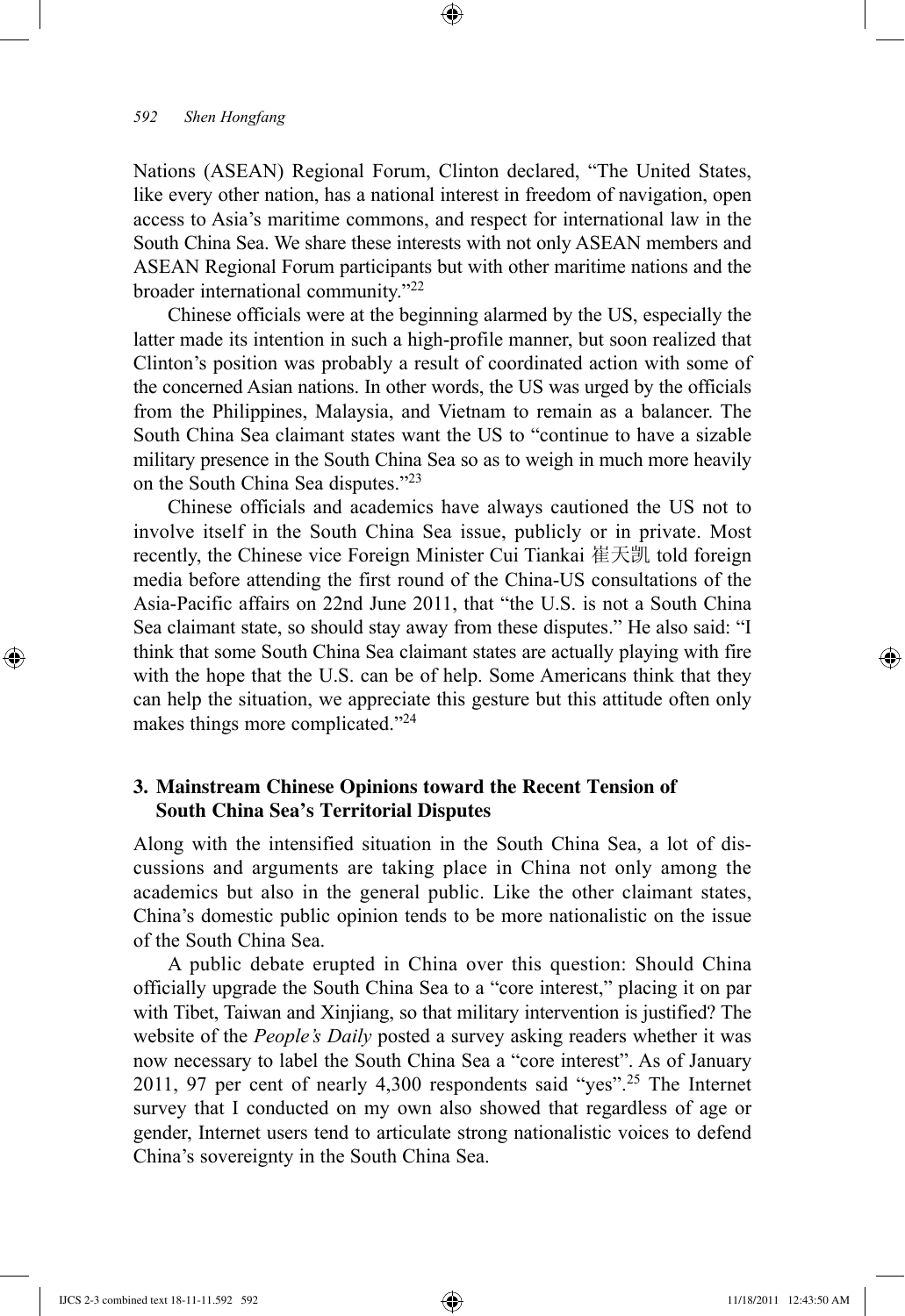#### *3.1. Perspectives of Military Scholars*

Western media have already paid attention to the hard-line position of China's military toward South China Sea territory disputes. There was actually an argument how to respond Clinton's statement of "national interests" in the South China Sea. Using the terms "core interest" or "indisputable sovereignty" Chinese senior military officers weighed in on the debate. Earlier in the year, Chinese military officials reportedly told their American counterparts on at least two occasions that the South China Sea was a "core interest" presumably on a par with Taiwan and Tibet.<sup>26</sup>

⊕

The Chinese military finds it hard to tolerate military exercises of some claimant states with outside powers in the South China Sea in which China is the unspoken target of the exercises. The sudden changes of atmosphere in the South China Sea, caused by the actions taken by some claimant states to submit their claims to the CLCS, no doubts set off a new upsurge of strong nationalism in China. Some voices even suggested that it is the right time to adopt necessary measures to "teach some countries a lesson", and "China is legally entitled to take military action to repel the invaders".

Almost all of Chinese senior military officials share the same common feeling – "to defend the motherland is the sole responsibility of the military." As a popular Chinese saying goes, "if people do not attack us, we will not attack them, if we are attacked, we will certainly counterattack." Nevertheless, the military is under the control of the Communist Party in China. The military has to listen to the Party and obey the order of the Party.

Mr Han Xudong 韩旭东, an army colonel and a scholar at the National Defense University, argued that a "low-intensity armed conflict" might occur in the South China Sea in the near future if China decides that the peaceful means to stop illegal occupation of the islands in the sea by the claimant states has failed, $27$  despite the fact that "China's comprehensive national strength, especially in military capabilities, is not yet enough to safeguard all of the core national interests. In this case, it's not a good idea to reveal the core national interests."28 Mr Zhang Zhaozhong 张召忠, a well-known military analyst and also a professor at National Defense University, considered that the best time of solving the territory disputes and to recover China's sovereignty in the South China Sea by peaceful means has already passed, and diplomatic negotiations will lead to nowhere.29 He also expressed no confidence in using international judicial process to resolve the conflicts.<sup>30</sup> Zhang has maintained that while China hopes to resolve the dispute in peaceful manner, one must have the courage to use the sword if it is really in need.<sup>31</sup>

Scholars from the prestigious Institute of Military Sciences (or Academy of Military Sciences) have also appeared in the media in China to assert China's sovereignty over the South China Sea. In March 2009, Luo Yuan 罗援, a

⊕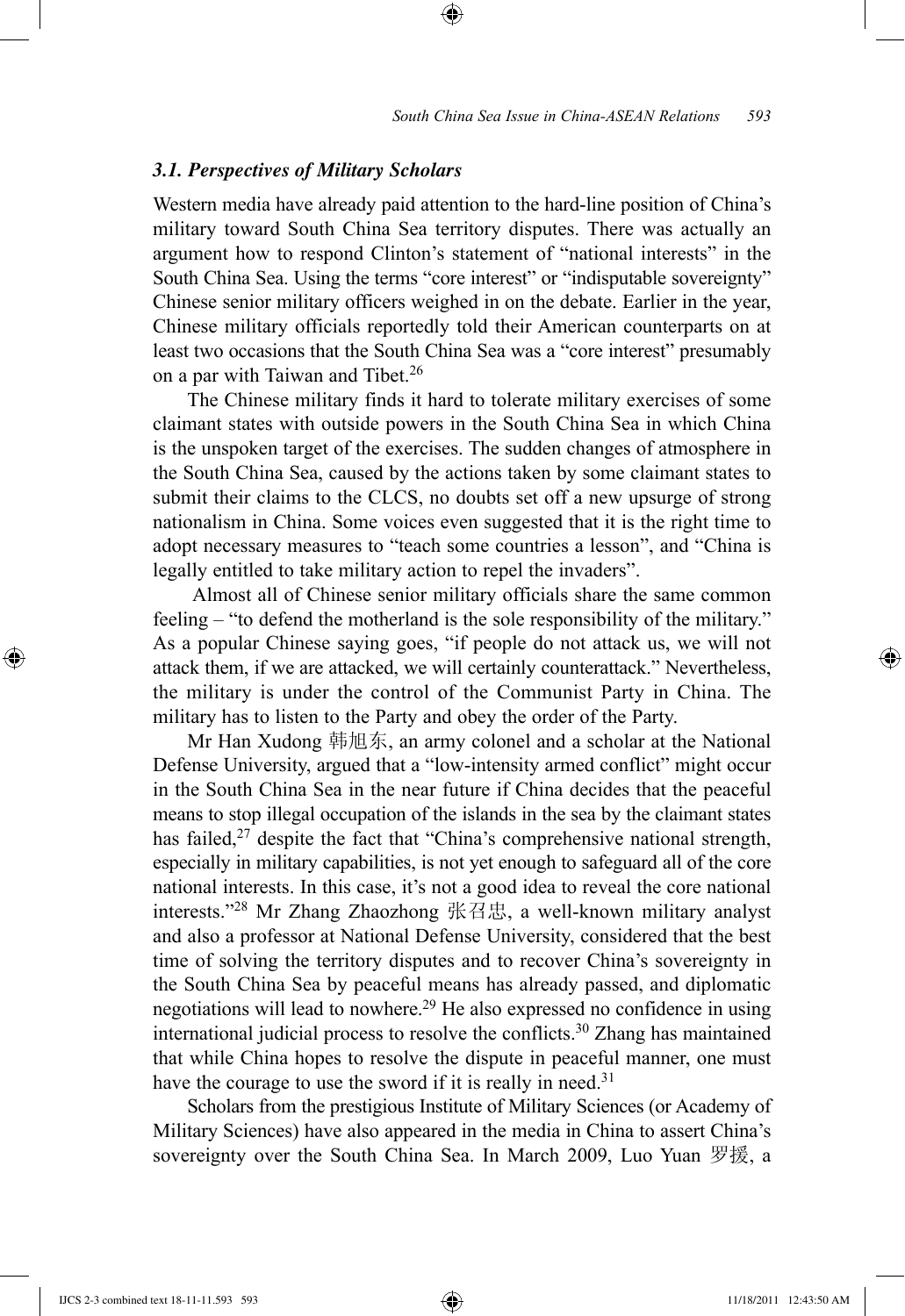researcher at the Institute and a major general of the People's Liberation Army, warned other claimant states not to misconstrue China's restrain as China's weakness in the area. He advocated for the strategic expansion of China into the sea and construction of a "blue-water" navy.<sup>32</sup> In June 2011, Luo, now affiliated with the Research Society on Military Sciences, which is sponsored by the Institute of Military Sciences, contended that China has been a "victim" in the South China Sea for too long. China's patience and tolerance of the activities of the claimant states will not be forever, and the claimant states in Southeast Asia should stop trying China's patience.<sup>33</sup>

⊕

## *3.2. Perspectives of Civilian Scholars*

Chinese scholars working in the civilian institutions also offer their opinions and analyses on the South China Sea during this recent round of tension between the claimant states.

Many news articles have been reporting that in return of Hillary Clinton's characterization of US "national interest" in the South China Sea, the Chinese government adopts the term "core interest". Tracing the source, it appeared first in a populist Chinese newspaper, the English-language edition of the *Global Times*. After Mrs Clinton's statements, it published an angry editorial that linked the South China Sea to China's core interests – "China will never waive its right to protect its core interest with military means."<sup>34</sup>

An article written by Mr Dai Bingguo 戴秉国, a member of Standing Committee of Chinese Communist Party, posted on the website of the Department of Foreign Affairs before the end of 2010 has broadened the definition of the term by saying that China has three core interests: maintaining its political system, defending its sovereignty and promoting its economic development.<sup>35</sup> Due to the tense situation in the area at that time, the article has stirred up some strong nationalism in China, and the public opinion has taken the South China Sea and all other sovereignty disputes as falling under "core interests". Arguably, the term "core interest" has the consequence of making the situation even more complicated.

The Chinese government inclines to use the term of "indisputable sovereignty" instead of the term "core interest" as its official policy, and claims that "China has indisputable sovereignty" over virtually the entire South China Sea, a view which is shared by Taiwan. Both sides of the Taiwan Straits recognize basically the legal status of China's dotted line in the South China Sea, and scholars from both sides have expressed for many times desires to cooperate on the issue. I suppose the reason to adopt the term "indisputable sovereignty" instead of "core interest" is mainly to express the goodwill of China's "good neighbour" diplomacy, but it is by no means less assertive.

⊕

↔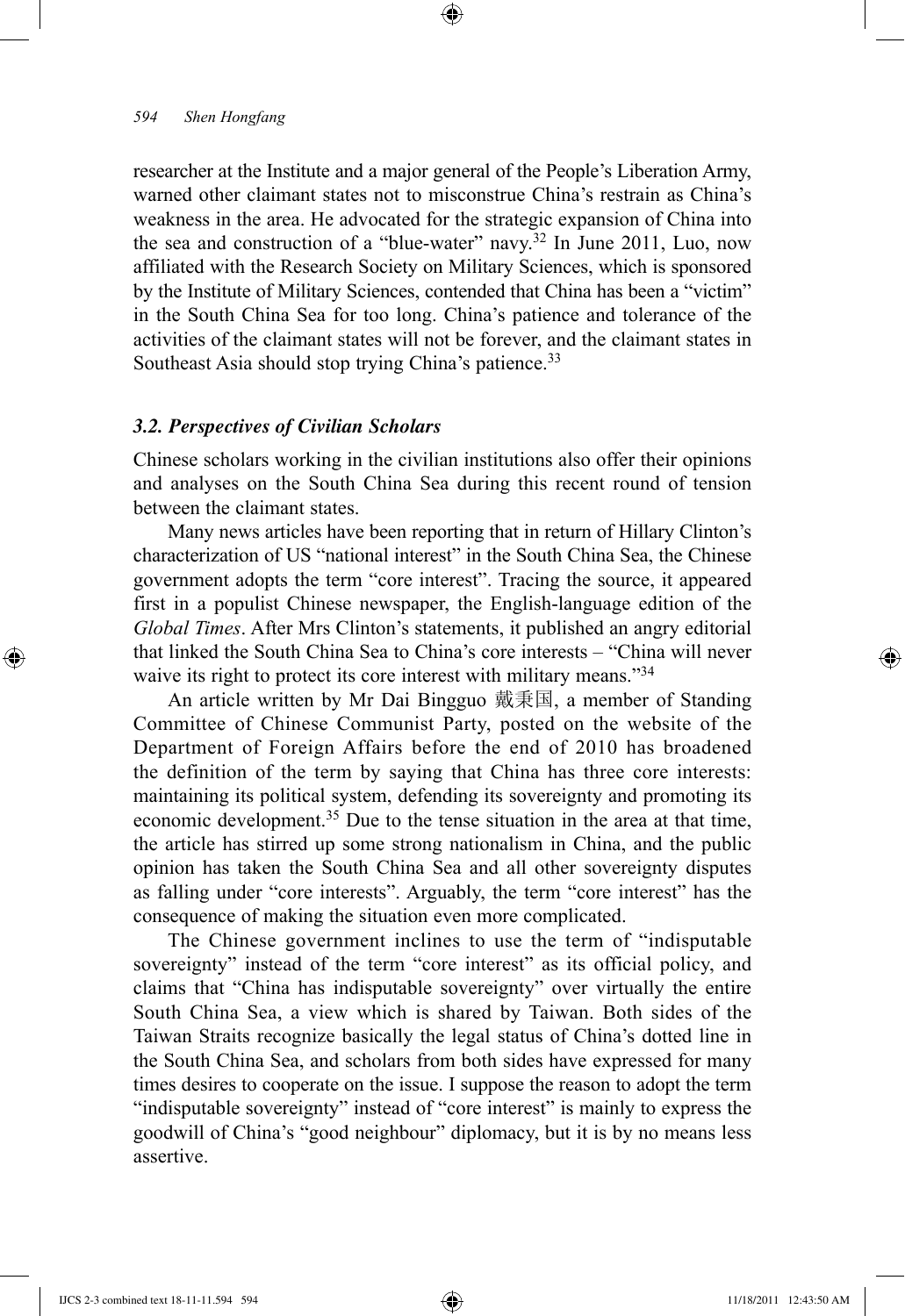Many scholars hold the viewpoint that while the Chinese government has adopted a conciliatory and flexible attitude to the issue of territorial disputes in the South China Sea, with an aim to maintain good-neighbourly relations with Southeast Asian countries since earlier 1980s, what it has received from this policy has been constant provocations and hostilities from the claimant states. A near-consensus among these scholars is that China has to do something more pro-active on the issue of the South China Sea, instead of continuing the present policies of "shelving the disputes and working for joint development" and of peaceful settlement of these disputes in according with the UNCLOS. There are strong voices to be heard that "the territorial disputes have never been shelved. Joint exploration or development on the South China Sea between the claimant states has not been started, but resources, especially oil and hydrocarbon, have been continuously carved up" while China has not began a single operation in the claimed territory.36 More than twenty years of China's commitment to good-neighbour policy, the situation in the South China Sea has not become any less messy. As "joint development" has become quite impossible in the present situation, the Chinese can only take the measure of "active presence, moderate development" in the South China Sea.

⊕

The practice of cooperating and working together by some claimant states in this new round tension raises a new question: whether territorial disputes are now to be solved through ASEAN? More important than this, the disputes in the South China Sea are also teaching a lesson to the Chinese government: that China's economic "helping hand" in the region will not lower the tensions and hostilities resulting from the disputes and will not solve these disputes.

## **4. Conclusion: An Alternative Approach to Reduce Tension in the South China Sea**

Like other Southeast Asian claimant states, the Chinese government is also under the public pressure regarding the South China Sea. If China gave away more territory to foreign states, the national honour would be under attack and the people and the military would question the legitimacy of the government. It is of the outmost importance that the government is not considered by the people or the military as internally or externally weak, which in turn could have severe political consequences.

China's South China Sea policy at the moment has not changed much, as General Liang pointed out in his speech at the 10th IISS Asian Security Summit during 3rd-5th June 2011. The core of China's policy has been characterized by Mark Valencia as "Three-No" strategy: "no" to internationalization of the conflict, "no" to multilateral negotiations and "no" to specification of China's territorial demands.<sup>37</sup> With the deteriorating

IJCS 2-3 combined text 18-11-11.595 595 11/18/2011 12:43:50 AM

⊕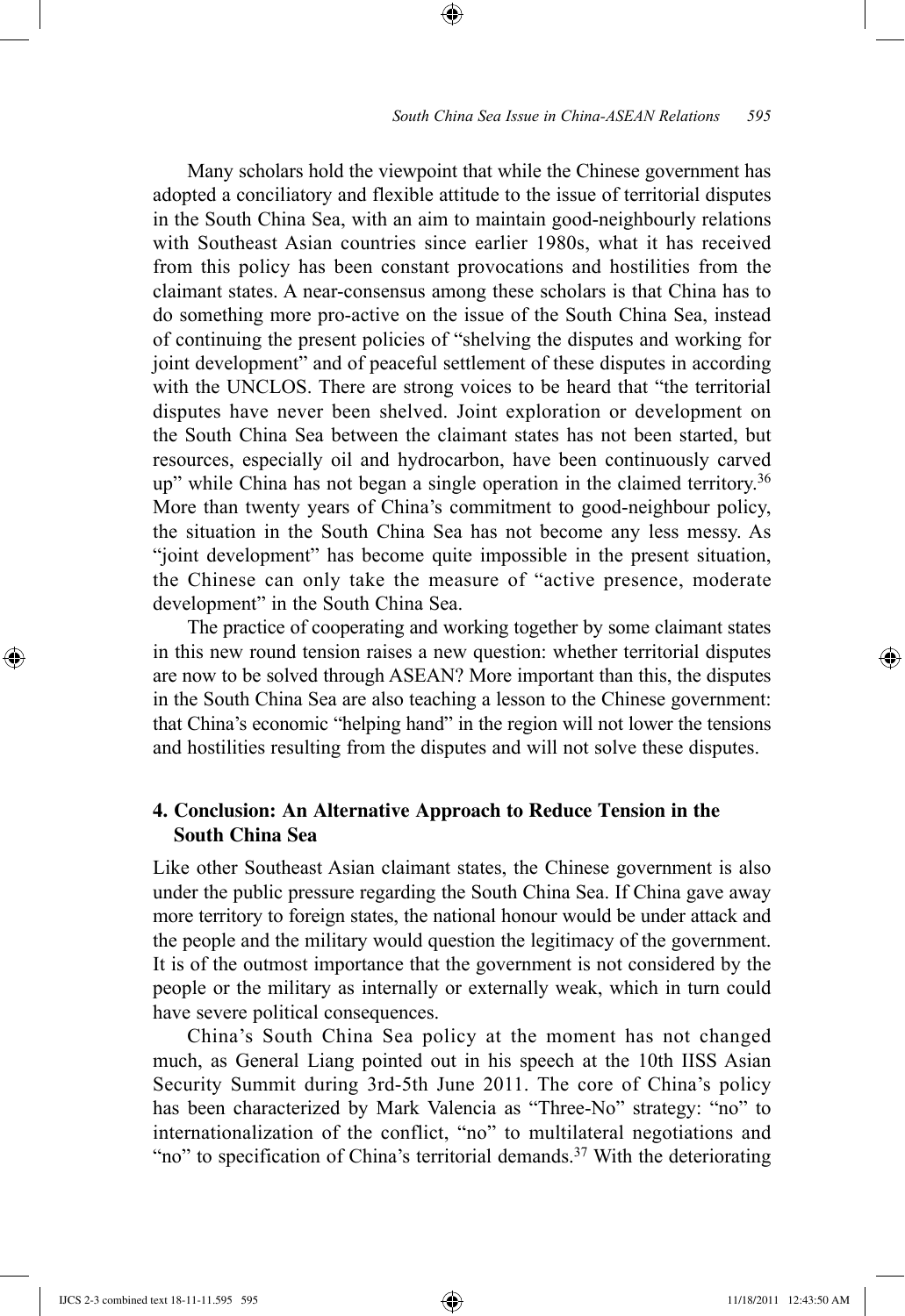situation in the South China Sea, there is an inclination on the part of China to be more pro-active to resolve the complicated issue of the South China Sea, or at least to ease the tension, here and now, and not leave it to the next generation. To my understanding and survey, China will firmly insist the first "no", but will allow some room of flexibility in executing the second "no" and the third "no". With an aim to reduce the tension and to turn the disputed sea into a zone of peace, freedom, friendship and cooperation, I make some suggestions here as an alternative approach.

⊕

# *4.1. An Effective Mechanism Is Needed To Be Established within the Framework of China-ASEAN Partnership*

Since the 2002 ASEAN-China Declaration of the Conduct of Parties (DOC) in the South China Sea is neither a legally binding agreement nor an enforceable document, it "has failed to provide any mechanism or procedure to ensure that the parties comply with their obligation to respect the provisions of this declaration." The joint working group that has been set up to manage the dispute and monitor DOC's implementation has "failed to make any concrete progress so far."38 Therefore, a new organ (or mechanism) should be established with acceptable rules and regulations, so as to develop the confidence, and to act as a mediator for handling the conflicts when clashes, conflicts or disputes appear. However, the new organ (or mechanism) must be within the framework of China-ASEAN Partnership, but include Chinese Taipei.

# *4.2. Setting Up the Official Track of Multilateral Dialogues within East Asian Summit*

The official track of multilateral dialogues aiming at turning the disputed sea into a zone of peace, freedom, friendship and cooperation could be set up within the framework of East Asian Summit, which now includes the US and Russia, called "Ten Plus Eight". But multilateral dialogues do not mean the internationalization of the issue. The task of the track is to provide some constructive suggestions through multilateral exchanges and interactions, and not engage in any alliance targeting a third party.

#### *4.3. Starting All Kinds of Joint Exploration in the Disputed Area*

Dr Rommel C. Banlaoi wrote that "… as an interim measure, the Philippines and China shall seriously start talking about joint development in the South China Sea. Rather than determining which countries have ownership or rights to the disputed territories in the South China Sea, the Philippines and China

IJCS 2-3 combined text 18-11-11.596 596 11/18/2011 12:43:50 AM

⊕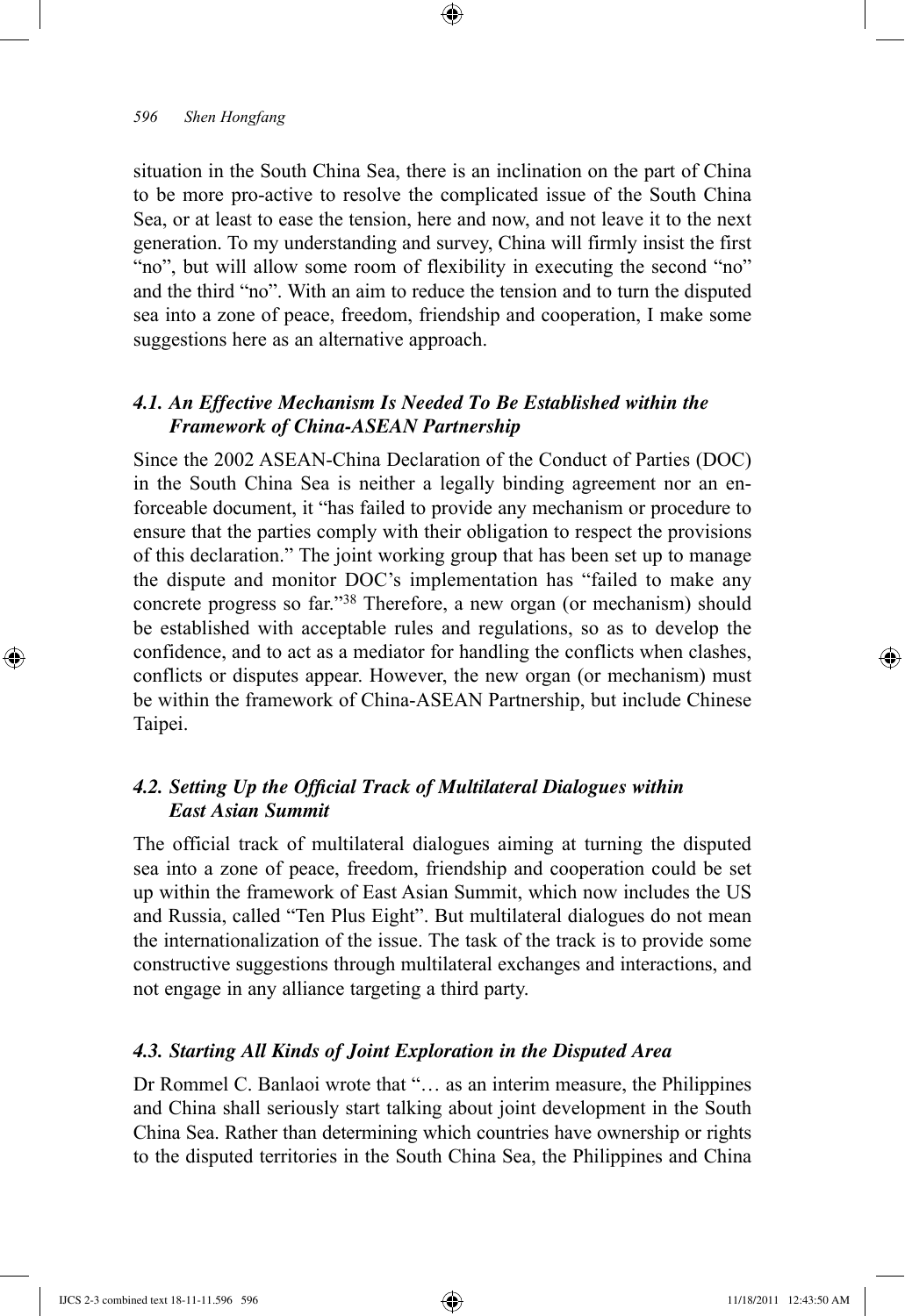should open their channels of communication to candidly consider the idea of joint development so that when they celebrate the annual anniversary of their ties in the future, they will share common accomplishments rather than exchange harsh words.39

⊕

Setting aside disputes for all kinds of joint exploration is now very needed. Sadly, the joint marine seismic undertaking (JMSU), agreed by the Arroyo administration with China, has been accused by the Philippine Congress as one of the crimes committed by her during her presidency.

#### *4.4. Bilateral-level Negotiation*

Last but not least, territorial disputes of the South China Sea have to be solved on the basis of bilateral-level negotiation.

Unlike economic cooperation and East Asian regionalization in which China hopes that ASEAN will play the role of the "hub" while China is willing to be one of the "spokes". China's goodwill toward the ASEAN countries include its willingness to let ASEAN have the leading role to play in regional economic affairs and in bringing "common development and prosperity" to ASEAN member states amid the tide of regionalization.40 Sovereignty is closely related to nationalism, and all parties in the conflict are driven in part by nationalism and the belief in the indisputable sovereignty of the "mother country". What China has been said about or accused of, concerning nationalism and sovereignty, could also be applied to the other nations in the region. Many parties in a territorial dispute feel the pressure from their own people, especially in the Internet age, not to concede any piece of territory. This internal pressure makes compromises hard to reach. However, the Shanghai Cooperation Organization (SCO) has set a good example in solving the territorial disputes between member countries (China, Russia, Kazakhstan, Kyrgyzstan, Tajikistan) by bilateral border talks.

#### **Notes**

⊕

- An earlier version of this paper was presented at the International Conference on "The South China Sea: Toward a Region of Peace, Cooperation and Progress", jointly organized by the Foreign Service Institute of the Ministry of Foreign Affairs of the Philippines, the National Defense College of the Philippines and the Development Academy of Vietnam on 5th-6th July 2011, at Dusit Thani Hotel in Makati, Metro Manila, the Philippines. The author would like to indicate that this paper represents her personal views, not those of the institutions.
- Dr Shen Hongfang 沈红芳 is Professor at the Faculty of International Relations and Research School of Southeast Asian Studies, Xiamen University, Fujian Province, China. Shen also holds a full position of Senior Research Fellow at the

IJCS 2-3 combined text 18-11-11.597 597 **11/18/2011** 12:43:50 AM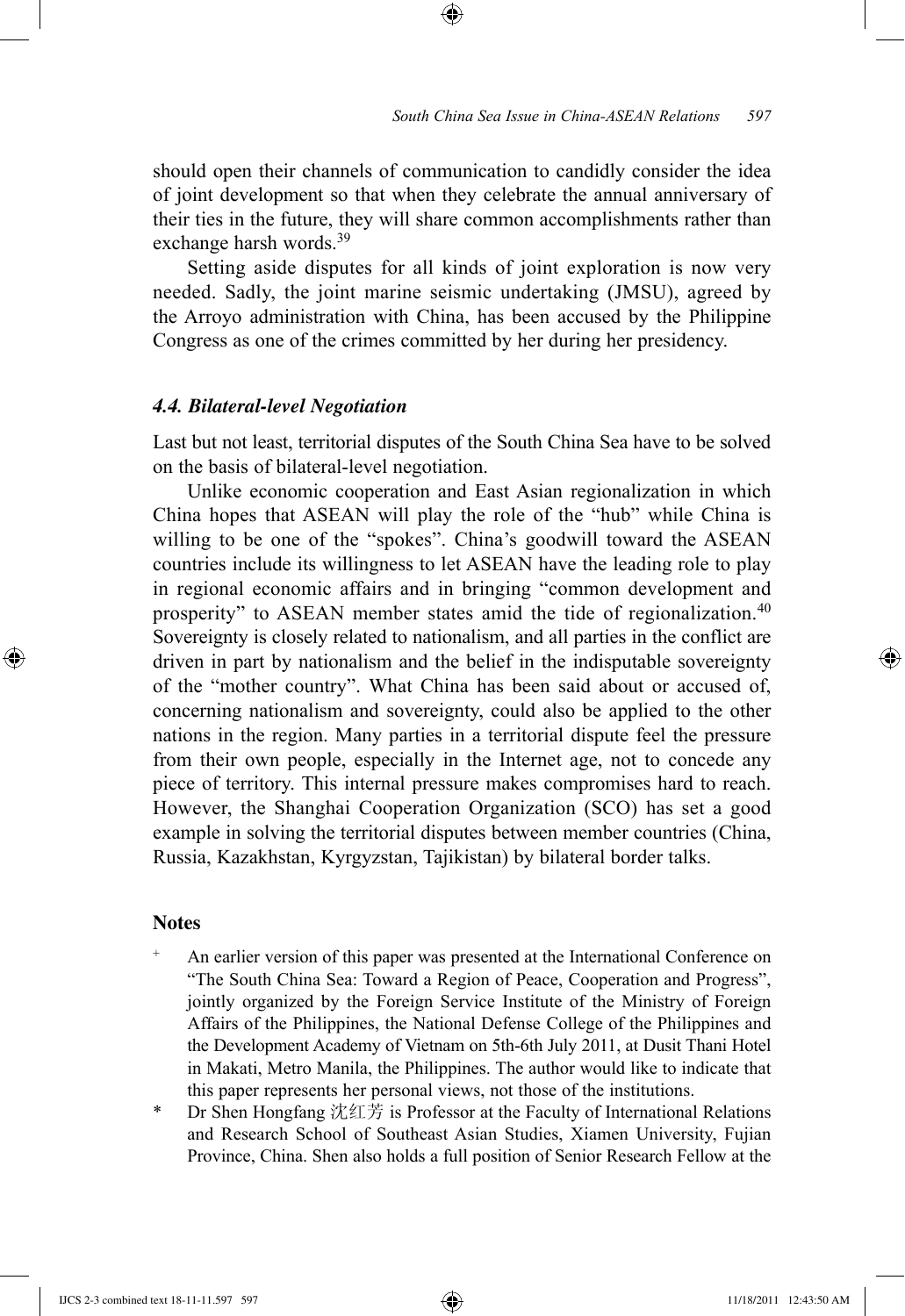Center of Southeast Asian Studies, under the joint directory of the State Ministry of Education and Xiamen University, China. <*Email: hfshen@xmu.edu.cn*>

⊕

- 1. See Palanca (2007).
- 2. *http://www.un.org/Depts/los/convention agreements/texts/unclos/closindx.htm*
- 3. The CSPs can make a full or partial submission, or a joint submission. The CSPs can also submit their preliminary information indicative of the outer limits of the extended continental shelf. Objections to submissions can also be made.
- 4. Rothwell (2008: 195).
- 5. Du Tran, "Maritime Boundaries and the Spratlys: China Causes Concern", Opinion Asia, 29th June 2009. <*http://opinionasia.com/Chinamaritimeboundaries*>
- 6. Evan A. Laksmana, "Jakarta Eyes the South China Sea", *The Diplomat*, Centre for Strategic and International Studies, 23rd February 2011. <*http://www.csis. or.id/Publications-OpinionsDetail.php?id=825*>
- 7. Du Tran, "Maritime Boundaries and the Spratlys".
- 8. Maila Ager, "Bicam OKs Baseline Bill", *The Philippine Daily Inquirer*, 16th February 2009. <*http://newsinfo.inquirer.net/breakingnews/nation/view/20090216- 189576/Bicam-OKs-baseline-bill*>
- 9. Dr Walden Bello is a retired professor from the University of the Philippines and he was also a former co-director of South Focus, an NGO based in Bangkok, Thailand.
- 10. Dona Pazzibugan and Norman Bordadora, "It's West Philippine Sea: Gov't, AFP Use It Now to Refer to Disputed Spratly Areas", *The Philippine Daily Inquirer*, 11th June 2011. <*http://newsinfo.inquirer.net/13833/%E2%80%98it% E2%80%99s-west-philippine-sea%E2%80%99*>
- 11. Du Tran, "Maritime Boundaries and the Spratlys".
- 12. *http://baike.baidu.com/view/2210290.htm*
- 13. Tengku Noor Shamsiah Tengku Abdullah, "China Supports Malaysia's Proposal to Share Economic Activities in South China Sea", *Sinchew Daily*, 6th June 2011. <*http://www.mysinchew.com/node.58304*>
- 14. Ng Eng Hen, "Building Strategic Confidence: Avoiding Worst-Case Outcomes", and Dato' Sri Najib Tun Razak, Keynote Address at the 10th IISS Asian Security Summit, The Shangri-la Dialogue, 3rd-5th June 2011. <h*ttp://www.iiss.org/ conferences/the-shangri-la-dialogue/shangri-la-dialogue-2011/*>
- 15. Shen (2010).

⊕

- 16. Wu (2009: 100).
- 17. Bateman (2009: 31).
- 18. *http://www.eia.doe.gov/emeu/cabs/schina.html*
- 19. Shen (2009).
- 20. China's latest defense white paper reiterated that "China adheres to a defense policy that is pure in nature" and "whether at present or in the future, no matter how developed it may be, China will never seek hegemony or military expansion." Adopted from Liang Guanglie, "A Better Future through Security Cooperation", speech at The 10th IISS Asia Security Summit, Singapore, 5th June 2011 <*http://www.iiss.org/conferences/the-shangri-la-dialogue/shangrila-dialogue-2011/speeches/fourth-plenary-session/general-liang-guanglieenglish/*>.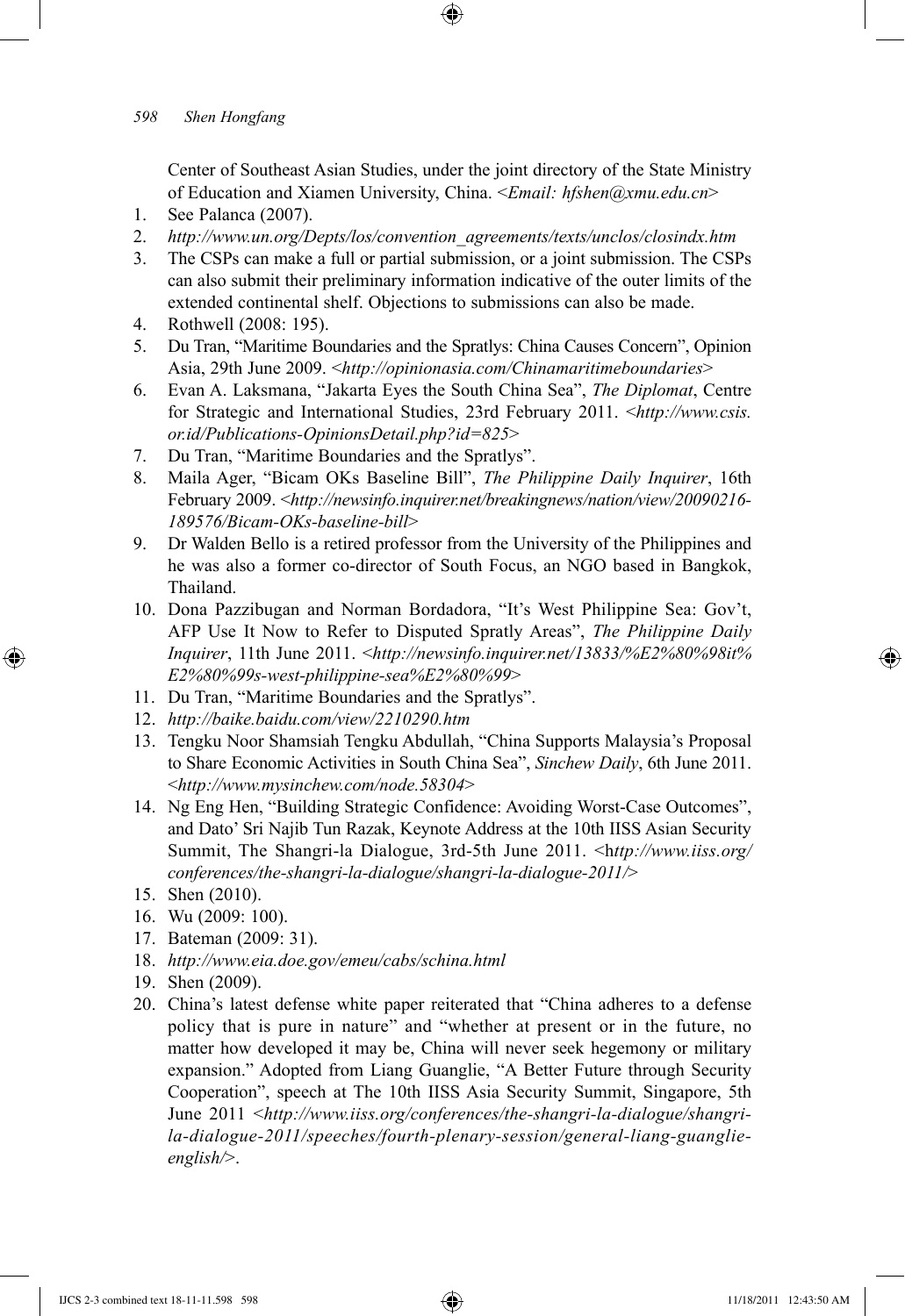21. *Ibid*.

⊕

22. Quoted in Carlyle A. Thayer, "The South China Sea: China's 'Indisputable Sovereignty' Versus America's 'National Interest'", *China-US Focus*, 23rd June 2011. <*http://www.chinausfocus.com/peace-security/the-south-china-seachina%E2%80%99s-%E2%80%9Cindisputable-sovereignty%E2%80%9Dversus-america%E2%80%99s-%E2%80%9Cnational-interest%E2%80%9D/*>

⊕

- 23. Joshua Kurlantzick, "Avoiding a Tempest in the South China Sea", *Expert Brief*, Council of the Foreign Relations, 2nd September 2010. <*http://www.cfr.org/china/ avoiding-tempest-south-china-sea/p22858*>
- 24. Huang Chao, "Some Countries Are Playing with Fire; Hopefully the United States Does Not Get Burned", *Dong Fang Daily* 东方早报, 23rd June 2011. <*http:// www.dfdaily.com/html/51/2011/6/23/621546.shtml*>
- 25. Question: South China Sea is China's 'Core Interest'? <*http://www.peopleforum. cn/viewthread.php?tid=83118*>
- 26. Carlyle A. Thayer, "The South China Sea".
- 27. Han Xudong, "The South Sea May Become an Area of 'Low-Intensity Armed Conflict'", *Outlook Magazine* 瞭望周刊, 13th June 2011. <*http://www.lwgcw. com/NewsShow.aspx?newsId=21296*>
- 28. "Question: South China Sea Is China's 'Core Interest'?" <*http://www.people forum.cn/viewthread.php?tid=83118*>
- 29. "Zhang Zhaozhong: China-North Korean Border Is Problematic", *Strong China Net* 强国网, 4th May 2011. <*http://www.chnqiang.com/article/2011/0504/mil\_ 43555\_7.shtml*>
- 30. "Dangers in the South Sea: Zhang Zhaozhong Surprises Anyone, It Is Useless Even Making a Case at the United Nations", *Strong China Net* 强国网, 6th June 2011. <*http://www.chnqiang.com/article/2011/0621/mil\_46222.shtml*>
- 31. "Zhang Zhaozhong: Big Changes in the South Sea, China Must Use Arms to Retake the South Sea", *Strong China Net* 强国网, 24th June 2011. <*http://www. chnqiang.com/article/2011/0624/mil\_46377\_5.shtml*>
- 32. "Luo Yuan: Setting aside Dispute Does Not Mean China Is Weak", *Xinhua News*  新华网, 13th March 2009. <*http://news.xinhuanet.com/mil/2009-03/13/content\_ 11002833.htm*>
- 33. "Major General Luo Yuan on the South Sea: Do Not Test China's Patience", *Phoenix News* 凤凰网, 15th June 2011. <*http://news.ifeng.com/mainland/special/ nanhaizhengduan/content-3/detail\_2011\_06/15/7029497\_0.shtml*>
- 34. Edward Wong, "China Hedges over Whether South China Sea Is a 'Core Interest'", *The New York Times*, 30th March 2011. <*http://www.nytimes.com/2011/ 03/31/world/asia/31beijing.html?partner=rss&emc=rss*>
- 35. *http://mil.news.sina.com.cn/2011-01-10/1456627649.html*
- 36. Li (2010) and Guo (2009).
- 37. Quoted in Niklas Swanstrom, "Conflict Management and Negotiations in the Southeast Sea: The ASEAN Way?", pp. 107-108, *The South China Sea Virtual Library* <*http://www.southchinasea.org/docs/Swanstrom.pdf*>.
- 38. Panchali Saikia, "South China Sea Disputes: Flawed Negotiations, an Analysis", *Eurasia Review: News and Analysis*, 20th March 2011. <*http://www.eurasia review.com/south-china-sea-disputes-flawed-negotiations-analysis-30032011/*>